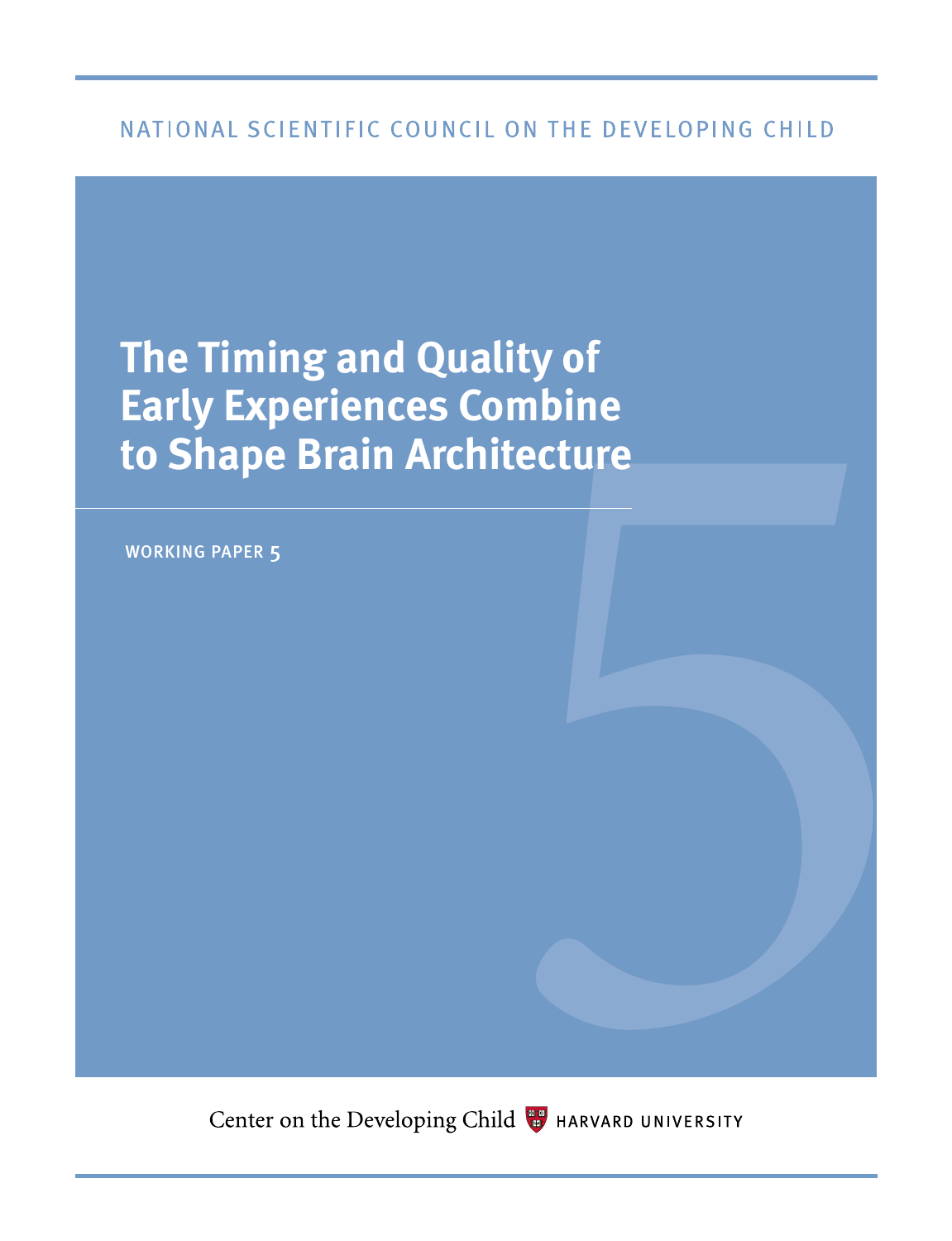## NATIONAL SCIENTIFIC COUNCIL ON THE DEVELOPING CHILD

#### **members**

#### **Jack P. Shonkoff, M.D., Chair**

Julius B. Richmond FAMRI Professor of Child Health and Development; Director, Center on the Developing Child, Harvard University

#### **W. Thomas Boyce, M.D.**

Sunny Hill Health Centre/BC Leadership Chair in Child Development; Professor, Graduate Studies and Medicine, University of British Columbia, Vancouver

#### **Judy Cameron, Ph.D.**

Professor of Psychiatry, University of Pittsburgh; Senior Scientist, Oregon National Primate Research Center; Professor of Behavioral Neuroscience and Obstetrics & Gynecology, Oregon Health and Science University

#### **Greg J. Duncan, Ph.D.**

Edwina S. Tarry Professor of Human Development and Social Policy; Faculty Fellow, Institute for Policy Research, Northwestern University

#### **Nathan A. Fox, Ph.D.**

Distinguished Professor; Director, Child Development Laboratory, University of Maryland College Park

#### **William T. Greenough, Ph.D.**

Swanlund Professor of Psychology, Psychiatry, and Cell and Developmental Biology; Director, Center for Advanced Study at University of Illinois, Urbana-Champaign

#### **Megan R. Gunnar, Ph.D.**

Regents Professor and Distinguished McKnight University Professor, Institute of Child Development, University of Minnesota

#### **Eric Knudsen, Ph.D.**

Edward C. and Amy H. Sewall Professor of Neurobiology, Stanford University School of Medicine

#### **Pat Levitt, Ph.D.**

Professor of Pharmacology, Annette Schaffer Eskind Chair; Director, Kennedy Center for Research on Human Development, Vanderbilt University

#### **About the Authors**

#### **Charles A. Nelson, Ph.D.**

Richard David Scott Chair in Pediatric Developmental Medicine Research, Children's Hospital Boston; Professor of Pediatrics, Harvard Medical School

#### **Deborah Phillips, Ph.D.**

Professor of Psychology and Associated Faculty, Public Policy Institute; Co-Director, Research Center on Children in the U.S., Georgetown University

#### **Ross A. Thompson, Ph.D.**

Professor of Psychology, University of California, Davis

## **contributing members**

#### **Susan Nall Bales**

President, FrameWorks Institute

#### **Bruce S. McEwen, Ph.D.**

Alfred E. Mirsky Professor; Head, Harold and Margaret Milliken Hatch Laboratory of Neuroendocrinology, The Rockefeller University

#### **Arthur J. Rolnick, Ph.D.**

Senior Vice President and Director of Research, Federal Reserve Bank of Minneapolis

#### **partners**

**The FrameWorks Institute**

**The Johnson & Johnson Pediatric Institute**

**The National Conference of State Legislatures**

**The National Governors Association Center for Best Practices**

## **sponsors**

**The Buffett Early Childhood Fund The John D. and Catherine T. MacArthur Foundation**

**The Pierre and Pamela Omidyar Fund**

The National Scientific Council on the Developing Child, housed at the Center on the Developing Child at Harvard University, is a multi-disciplinary collaboration designed to bring the science of early childhood and early brain development to bear on public decision-making. Established in 2003, the Council is committed to an evidence-based approach to building broad-based public will that transcends political partisanship and recognizes the complementary responsibilities of family, community, workplace, and government to promote the well-being of all young children.

For more information, go to www.developingchild.net.

Please note: The content of this paper is the sole responsibility of the authors and does not necessarily represent the opinions of the funders or partners.

Suggested citation: National Scientific Council on the Developing Child (2007). *The Timing and Quality of Early Experiences Combine to Shape Brain Architecture: Working Paper #5*. http://www.developingchild.net

© December 2007, National Scientific Council on the Developing Child, Center on the Developing Child at Harvard University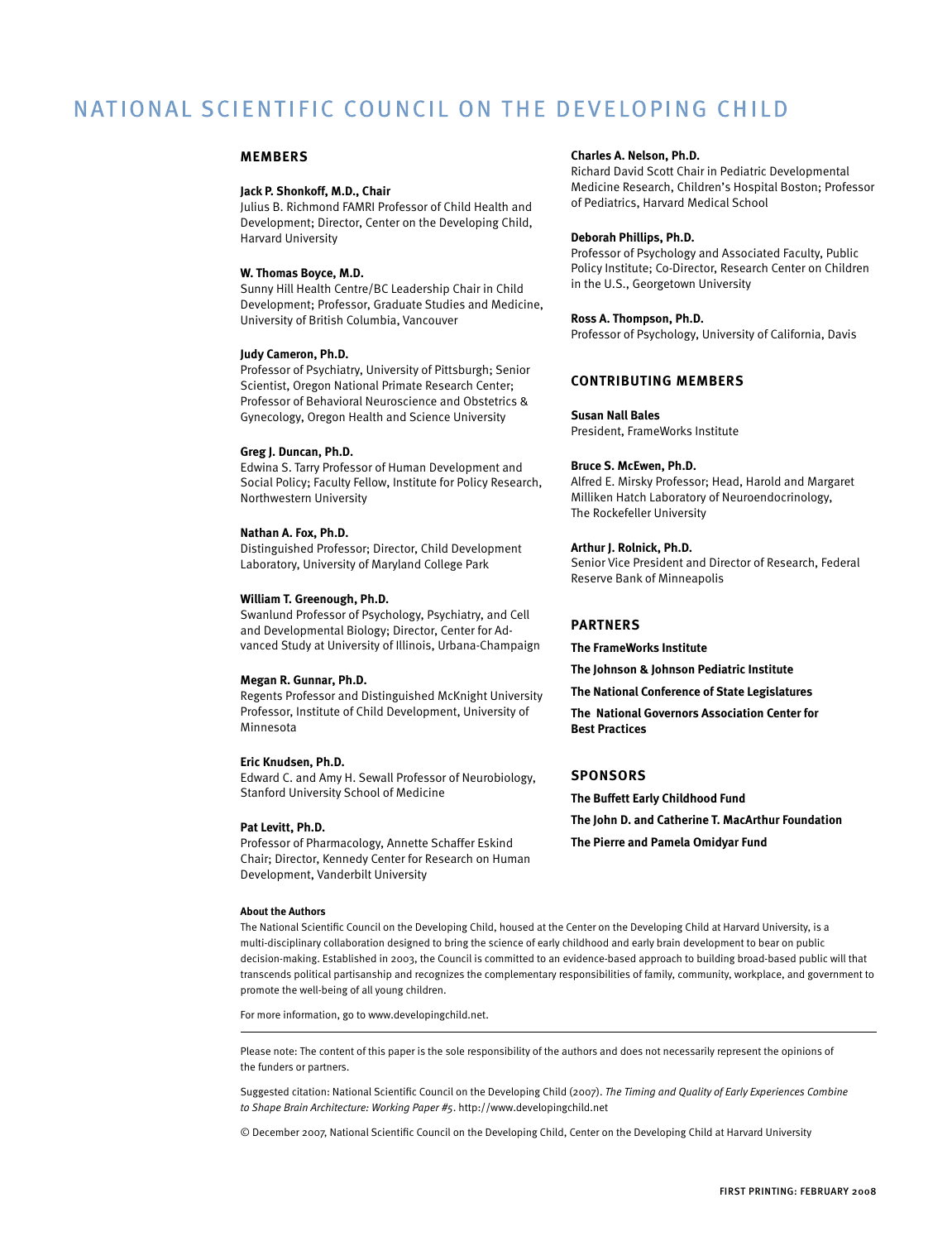# **The Issue**

the foundations of brain architecture are established early in life through a continuous series of dynamic interactions in which environmental conditions and personal experiences have a significant impact on how genetic predispositions are expressed.<sup>1-7</sup> Because specific experiences affect specific brain circuits during specific developmental stages—referred to as sensitive periods<sup>8,9</sup>—it is vitally important to take advantage of these early opportunities in the developmental building process. That is to say, the quality of a child's early environment and the availability of appropriate experiences at the right stages of development are crucial in determining the strength or weakness of the brain's architecture, which, in turn, determines how well he or she will be able to think and to regulate emotions.

Just as in the construction of a house, certain parts of the formative structure of the brain need to happen in a sequence and need to be adequate to support the long-term developmental blueprint. And just as a lack of the right materials can result in blueprints that change, the lack of appropriate experiences can lead to alterations in genetic plans. Moreover, although the brain retains the capacity to adapt and change throughout life, this capacity decreases with age.<sup>10-12</sup> Thus, building more advanced cognitive, social, and emotional skills on a weak initial foundation of brain architecture is far more difficult and less effective than getting things right from the beginning. $^{13}$ 

The exceptionally strong influence of early experience on brain architecture makes the early years of life a period of both great opportunity and great vulnerability for brain development. An early, growth-promoting environment, with adequate nutrients, free of toxins, and filled with social interactions with an attentive caregiver, prepares the architecture of the developing brain to function optimally in a healthy environment.<sup>14,15</sup> Conversely, an adverse early environment, one that is inadequately supplied with nutrients, contains toxins, or is deprived of appropriate sensory, social, or emotional stimulation, results in faulty brain circuitry.<sup>7,16-19</sup> Once established, a weak foundation can have detrimental effects on further brain development, even if a healthy environment is restored at a later age.

The considerable susceptibility of the young, developing brain to the synergistic effects of environment and experience has enormous implications for policymakers, parents, and society. An abundance of scientific evidence clearly demonstrates that critical aspects of brain architecture begin to be shaped by experience before and soon after birth, and many fundamental aspects of that architecture are established well before a child enters school.<sup>1,7-9,20-22</sup>

**Critical aspects of brain architecture begin to be shaped by experience before and soon after birth, and many fundamental aspects of that architecture are established well before a child enters school.**

Nevertheless, despite increasing public investment in K-12 education, there remains a persistent tolerance in our society for poor quality care and education in the early childhood period. In this context, scientific evidence indicates that for children to reach their full potential, communities need to support the capacity of all families to provide a variety of stimulating and appropriate experiences in the earliest years, when a child's brain is optimally programmed to benefit from specific types of experiences, and then build on that sturdy brain foundation through continuous exposures to high quality, age-appropriate experiences throughout the later school-age years. $^{23}$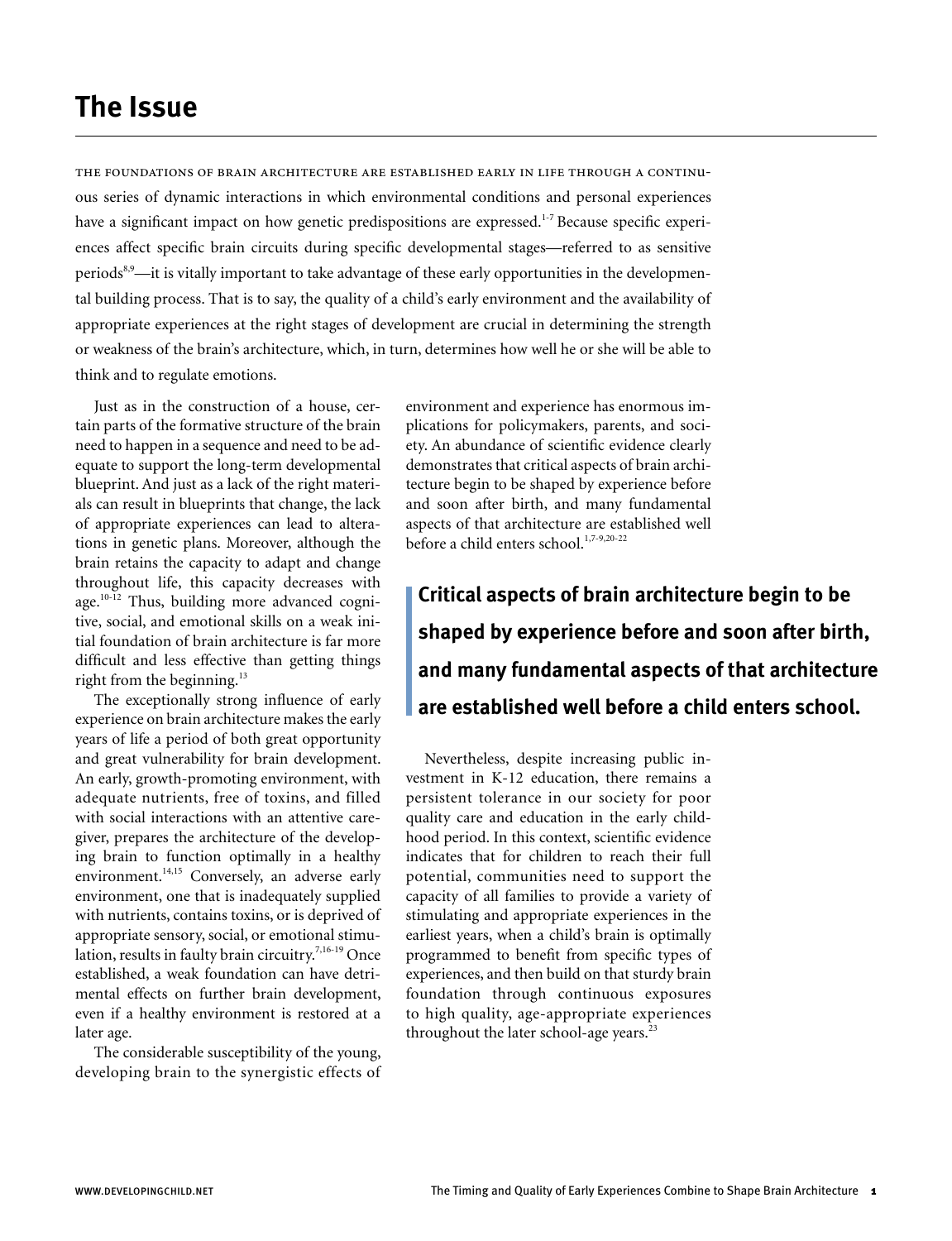# **What Science Tells Us**

**The architecture of the brain depends on the mutual influences of genetics, environment, and experience.** *Genetics* supplies a basic plan for brain development, just as an architect supplies a blueprint for building a house. The genetic plan instructs the basic properties of the nerve cells and lays down the basic rules for interconnecting nerve cells within and across circuits. In this manner, genes provide the initial construction plan for the brain's architecture.

The *environment* in which the brain begins to develop can have a profound influence on its initial architecture. Just as the selection of the best building materials enables the realization of the full potential of an architect's blueprint, a healthy environment beginning in the prenatal period allows the full potential of the genetic plan for the brain to be expressed. This includes an abundant supply of nutrients, an absence of toxins, and the healthy personal and social

# **Experiences during sensitive periods of development play an exceptionally important role in shaping the capacities of the brain.**

habits of the expectant mother. $14,15$  Conversely, an environment lacking in critical nutrients, or containing toxins that result from unhealthy behaviors such as excessive maternal alcohol intake during pregnancy or lead ingestion in early childhood, can cause neurons to acquire abnormal properties and aberrant connections with other brain cells.<sup>17,18,22</sup> In addition, an adverse prenatal environment can actually alter the genetic plan for the brain.<sup>19,32</sup> These effects of threatening environmental conditions can cause neural circuits to change in ways that prevent them from functioning well, or at all, even in a subsequent healthy environment.

*Experience* refers to the interaction of a child with his or her environment. In humans, such experience begins before birth, as the fetus senses and responds to the environment of the womb.18 This early experience influences the basic architecture of low-level circuits that mature at this early stage. After birth, experience plays an increasingly important role in shaping the architecture of developing neural circuits so that they function optimally for each individual.8,15,20,33 Just as a master carpenter modifies the blueprint for a house to adapt to the needs of its setting and the people who will live in it, experience adjusts the genetic plan for the brain and shapes the architecture of its neural circuits according to the needs and distinctive environment of the individual.<sup>2,6,15</sup> Consequently, healthy and stimulating experience results in brain architecture that operates at its full genetic potential, and persistent adversity leads to weak brain architecture with impaired capabilities.

**Early environments and experiences have an exceptionally strong influence on brain architecture.** For most neural circuits, the effects that the environment and individual experience can exert on their architecture are particularly potent just as the circuit is maturing.<sup>8</sup> As a circuit begins to function, its chemical environment and the electrical information that it processes can have an enormous impact on that circuit, causing adjustments in its genetic plan and changing its architecture in fundamental ways. After most circuits have matured, their genetic plans and architecture can still be modified by experience, but the extent of these later modifications tends to be far more limited.

The period of exceptional sensitivity to the effects of environment and experience is called a *sensitive period* for that circuit. Because it is far more difficult to alter neural circuits substantially after their sensitive periods have ended, experiences during these sensitive periods play an exceptionally important role in shaping the capacities of the brain. Some examples of behavioral capacities that have been shown to be affected by sensitive periods of underlying circuitry include vision,<sup>4,34</sup> hearing,<sup>10</sup> language,<sup>35</sup> and responses to social cues.<sup>2,13,15</sup>

The increased flexibility of the circuitry in a young, developing brain is explained primarily by three factors. First, during its initial stages of formation, the brain develops far more extensive connections than it needs in order to function optimally, and connections that are not useful are pruned away over time.<sup>4</sup> Second, the molecular environment and cellular mechanisms that enable the formation of new connections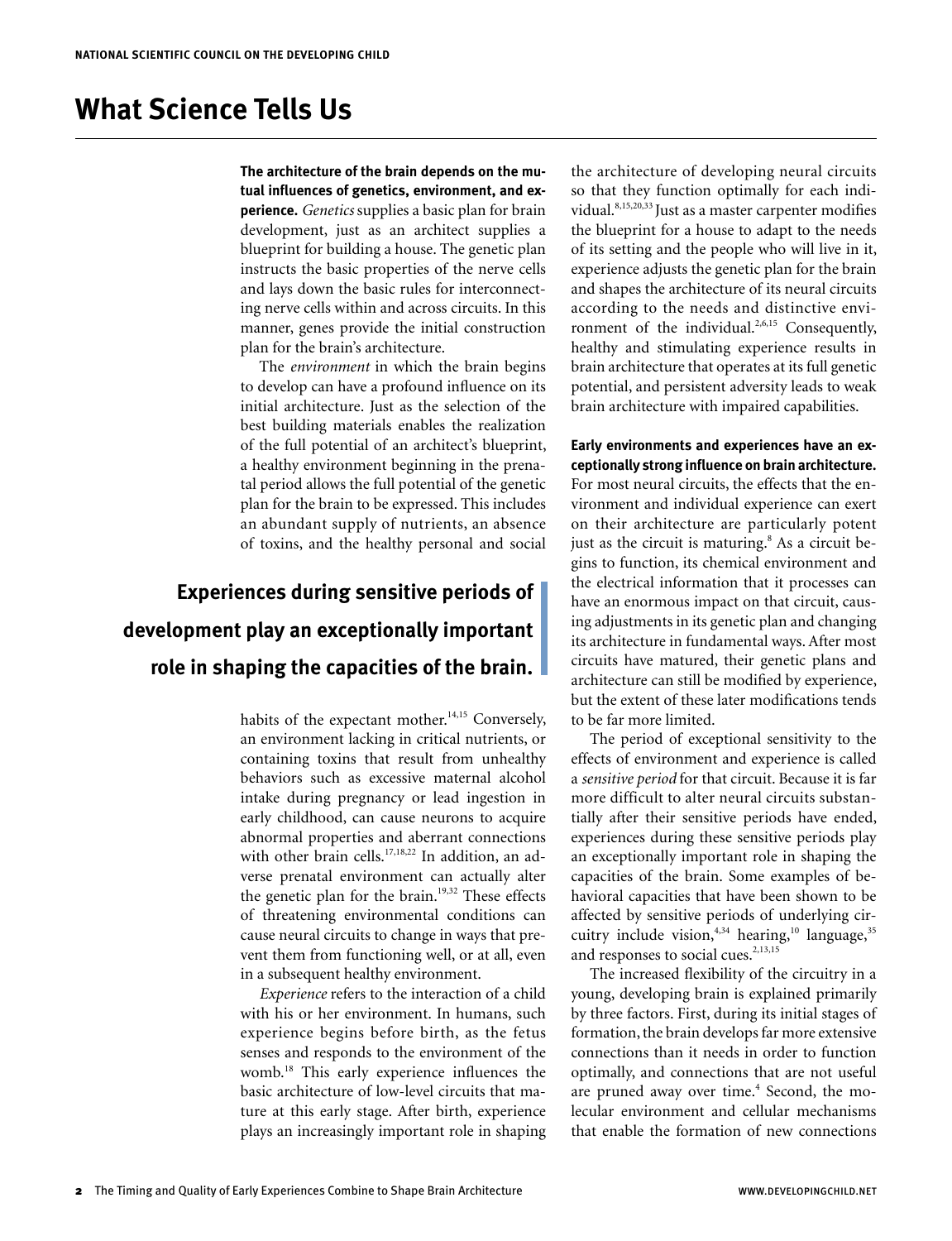and the elimination of incorrect connections are highly active in a circuit while it is maturing.<sup>8</sup> Finally, neural circuits are far more flexible before a particular pattern of connections has been shaped and fully activated.<sup>1</sup> Consequently, once a particular circuitry pattern becomes established, it is difficult for the effects of new and different experiences to alter that architecture.<sup>36,37</sup> This means that early experience has a unique advantage in shaping the architecture of developing brain circuits before they are fully mature and stabilized.

**Different mental capacities mature at different stages in a child's development.** Aspects of mental function are carried out by different hierarchies of neural circuits in the brain. The hierarchies of circuits that analyze visual information are different from those that process auditory information, learn language, remember recent events, plan future actions, or determine emotional responses. Because these various hierarchies mature at different times in a child's life,<sup>24</sup> the same environmental conditions will produce different cognitive and emotional experiences for a child, depending on his or her age. $20,25,26$ 

Even within a single hierarchy—such as visual, auditory, or language development—different neural circuits mature at different times. Circuits that process lower-level information mature earlier than those that process higher-level information.27 For example, in the neural hierarchy that analyzes visual information, low-level circuits that analyze color, shape, or motion are fully mature long before the higher-level circuits that interpret complex stimuli, such as facial expressions, or identify meaningful inputs such as frequently used objects.  $26,28-30$  For the developing brain, this means that the ability to perceive simple aspects of the world and to make simple emotional and social judgments develops long before the ability to make sophisticated, cognitive analyses.<sup>20,31</sup> Stated simply, children's ability to interpret what they see changes over time as their brain circuitry is built. Thus, it is important that experiences provided in the earliest years are appropriate for the young child's stage of development. Reading a picture book with a toddler who is learning to speak, for example, provides an important opportunity to point to and talk about the pictures, not to focus on the written words. The ability to decode written language comes later, when the appropriate, higherlevel brain circuitry will be built.

**Sensitive periods occur at different ages for different parts of the brain.** Different neural circuits pass through sensitive periods at different ages. The sensitive periods for neural circuits that perform low-level analyses of sensory stimuli tend to end before or soon after birth.<sup>38,39</sup> In contrast, the sensitive periods for high-level circuits that process sophisticated aspects of the world, such as communication signals (including language)

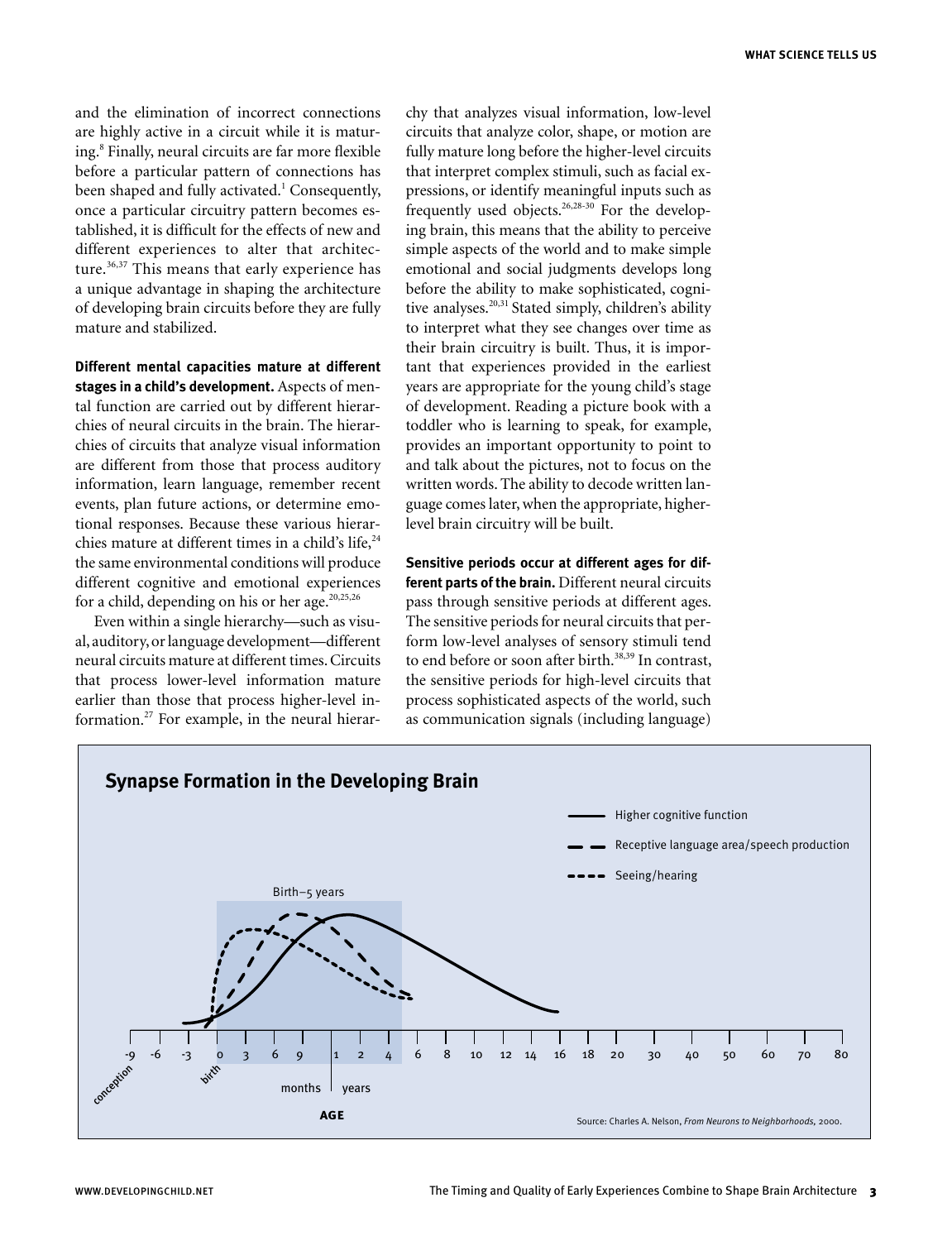or the interpretation of facial expressions, end much later in development.<sup>26,35,40</sup>

Because low-level circuits mature early and high-level circuits mature later, different kinds of experiences are critical at different ages for optimal brain development,<sup>41</sup> a concept called *age-appropriate experience*. Soon after birth, basic sensory, social, and emotional experiences are essential for optimizing the architecture of low-level circuits. At later ages, more sophisticated kinds of experiences are critical for shaping higher-level circuits. When adults or communities expect young children to master skills for which the necessary brain circuits have not yet been formed, they waste time and resources, and may even impair healthy brain development by inducing excessive stress in the child.

## **Stimulating early experiences lay the foundation**

**for later learning.** High-level neural circuits that carry out sophisticated mental functions depend on the quality of the information that is provided to them by lower-level circuits. Lowlevel circuits whose architecture was shaped by healthy experiences early in life provide highlevel circuits with precise, high-quality information. High-quality information, combined with sophisticated experiences later in life, allows the architecture of circuits involved in higher functions to take full advantage of their genetic potential. Thus, early learning lays the foundation for later learning and is essential (though not sufficient) for the development of optimized brain architecture. Stated simply, stimulating early experience must be followed by more sophisticated and diverse experiences later in life, when high-level circuits are maturing, in order for full potential to be achieved.<sup>13,20,42,43</sup>

**Impoverished early experience can have severe and long-lasting detrimental effects on later brain capabilities.** Sensitive periods act as doubleedged swords. On the one hand, a sensitive period enables a neural circuit to optimize its architecture for the needs and environment of the individual.<sup>33,44</sup> On the other hand, this period of extreme receptivity also makes the circuit vulnerable to the damaging effects of adversity.<sup>16,45</sup> Just as a faulty foundation has far-reaching detrimental effects on the strength and quality of a house, adverse early experience can have farreaching detrimental effects on the development of brain architecture.

Stressful experiences during sensitive periods alter the function and architecture of specific neural circuits, as these circuits adapt their functional properties to the adversity that has been experienced.<sup>8,10,38</sup> As shown by experiments in which animals have been subjected to significant stress, when the adverse conditions last through the end of a circuit's sensitive period, the changes in the circuit's architecture become stable and tend to persist in the adult brain.46,47 Subsequently, although the brain's residual capacity for plasticity can mitigate the adverse effects of the altered circuit architecture, $^{10}$  the affected neural circuits do not process information as well as they could have if the animal had been exposed to an appropriate experience during the sensitive period. The degraded information that is transmitted by the altered neural circuit can prevent high-level circuits from receiving the information they need to shape their architectures optimally, even after a rich environment has been restored later in life.

**Brain plasticity continues throughout life.** Neural circuits, particularly those that are specialized for learning, continue to adapt their architecture in response to experience throughout the adult years.<sup>10,11</sup> Even circuits that pass through sensitive periods maintain a degree of flexibility that allows them to adapt their architecture, at least partially, to experience in adulthood.<sup>12,48</sup> The plasticity of many of these circuits in adult animals can be enhanced significantly by intentionally drawing attention to the information that is being processed by the circuit.<sup>10</sup> For example, plasticity in the representation of sound frequencies in the auditory cortex can be induced in adults—long after the appropriate sensitive period has ended—by having adult animals attend to particular sound frequencies to receive a food reward.<sup>49</sup> The residual capacity for plasticity in mature neural circuits thus allows for some recovery of brain capabilities, even in adults. In order for the brain to take full advantage of this plasticity, experience needs to be tailored to activate the relevant neural circuits and the individual's attention must be engaged in the task.<sup>7</sup> The implications for later interventions in development are clear—the task will be harder, more expensive in terms of societal and individual effort, and potentially less extensive and durable.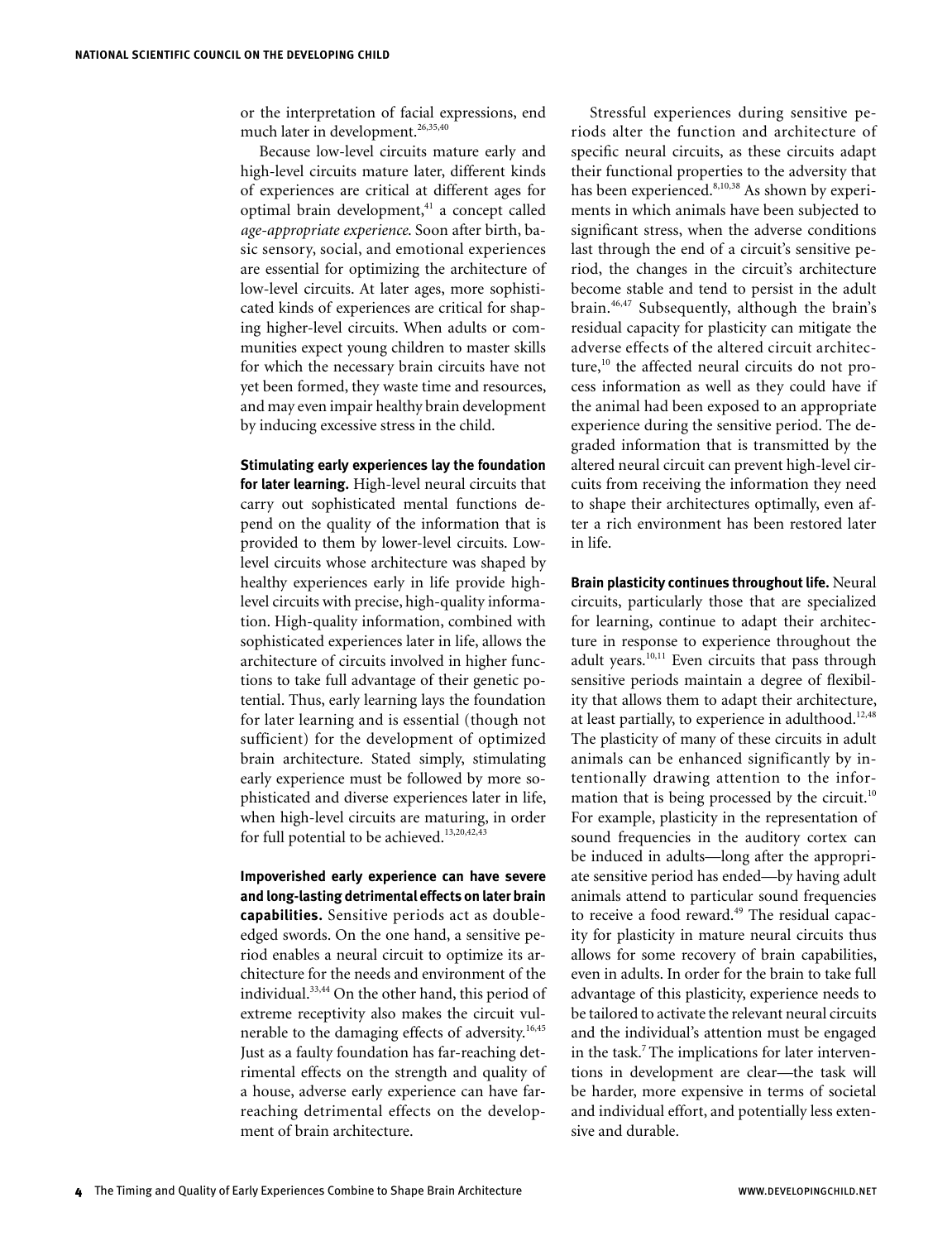# **Popular Misrepresentations of Science**

as advances in neuroscience have received increasing attention, there has been parallel growth in the appetite for information about how to use scientific knowledge to enhance early brain development. This creates both important opportunities for more informed investments in young children, and the danger of unrealistic or misleading applications, sometimes with altruistic intentions and at other times simply for commercial profit. Within this context, it is essential that we differentiate scientific fact from common misperceptions.

**Although a great deal of brain architecture is shaped during the first three years, claims that the window of opportunity for brain development closes on a child's third birthday are completely unfounded.** Basic aspects of brain function, such as our ability to see and hear effectively, do depend critically on very early experiences. Some aspects of emotional development also conform to this concept. Nevertheless, vast regions of the brain that are responsible for higher order functions—including most cognitive, social, and emotional capacities—have not yet begun to mature by age three or are at extremely early stages of maturation. Thus, although the basic principle of early plasticity generally applies (i.e., "earlier is better than later"), the important time periods for experience depend on the specific function of interest. For most functions, the window of opportunity remains open well beyond age three.

**Studies of the adverse effects of deprivation on brain development tell us little about the benefits of enrichment.** Much of what we know about the impact of early experience on brain architecture comes from animal or human studies of deprivation. Examples include the negative effect on the development of vision from a cataract present at birth or an untreated strabismus (i.e., "lazy eye") early in life; adverse impacts on language and behavior as a result of delayed detection and intervention for a congenital hearing impairment; and the devastating effects on all aspects of development when a child is brought up in a bleak and neglectful

orphanage. It is important to emphasize, however, that well-documented, scientific evidence of the negative impacts of deprivation on brain circuitry does not necessarily mean that excessive enrichment produces measurable enhancements in brain architecture.

**There are no credible scientific data to support the claim that specialized videos or particular music recordings (e.g., "the Mozart Effect") have a positive, measurable impact on developing brain architecture.** Beyond recent research that has argued against such claims,<sup>50</sup> evidence from decades of scientific investigation of experience-

**Well-documented, scientific evidence of the negative impacts of deprivation on brain circuitry does not mean that excessive enrichment produces measureable enhancements in brain architecture.**

induced changes in brain development makes it highly unlikely that the potential benefits of such media would even come close to matching (much less exceeding) the more important influences of attentive, nurturing, and growthpromoting interactions with invested adults. Although a varied array of experiences clearly stimulates learning in the preschool years, promotional statements about the superior brainbuilding impacts of expensive "educational" toys and videos for infants and toddlers have no scientific support.<sup>51,52</sup> Similarly, didactic instruction in skill areas that are developmentally inappropriate for young children (i.e., the underlying neural circuitry necessary to master the particular skill has not developed) is an exercise in futility. Attempting to teach one-year olds to read is an example of such misguided efforts. The issue is not whether the child is "smart enough" or "motivated" to learn, but whether the necessary brain circuitry is sufficiently "wired" to support the specific domains required for that learning.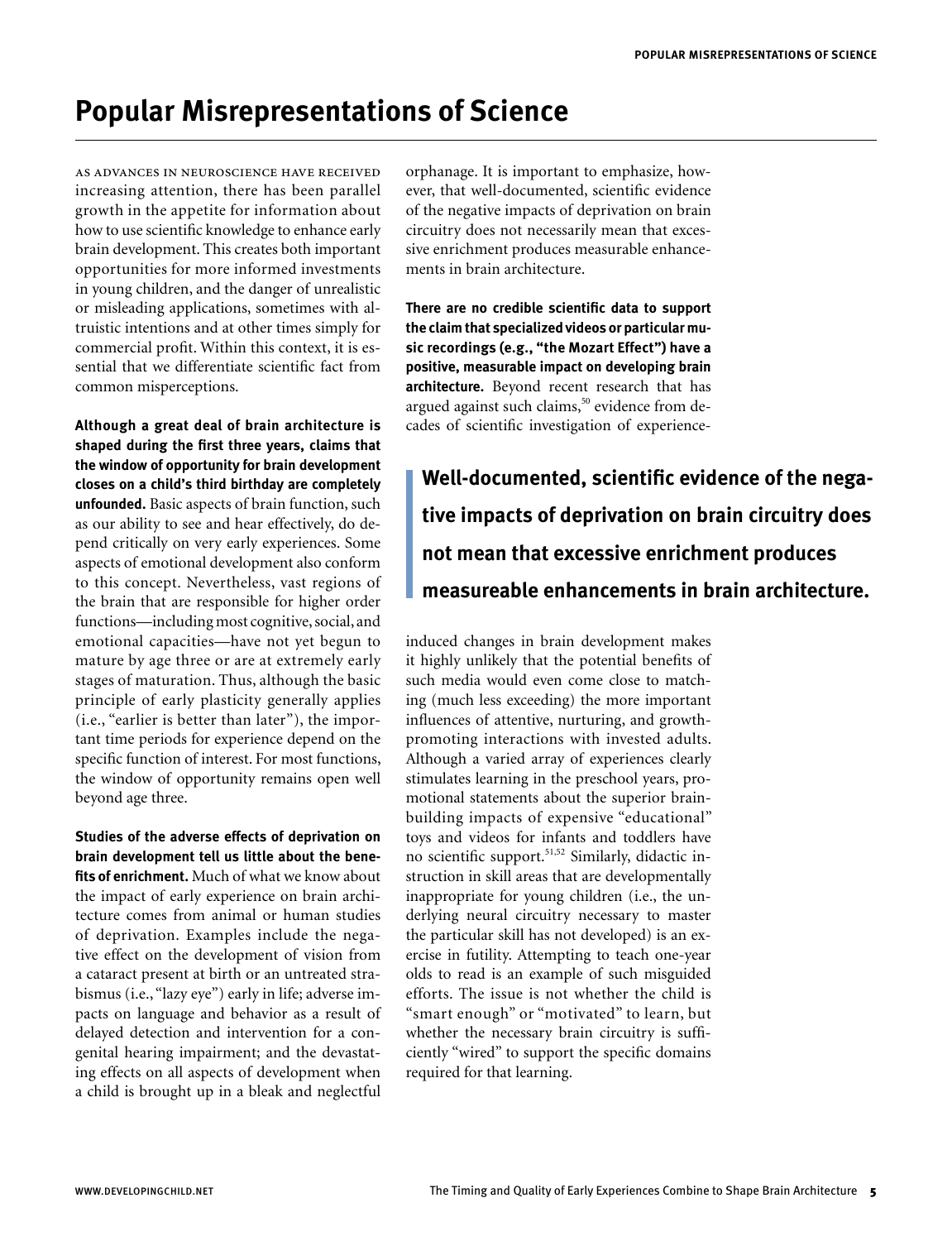# **The Science-Policy Gap**

practical experience tells us that it is easier to teach a "slow" first grader how to read than it is to train an illiterate adult for a job that pays a living wage. We don't need sophisticated research to prove that aggressive preschoolers are easier to "rehabilitate" than violent criminals. Common sense tells us that the learning and behavior problems of young children can be fixed more easily and at less cost than those of adolescents and young adults. Neuroscience tells us why these statements are all true.

Scientific evidence about how brains develop makes it very clear that neural circuits are shaped by time-specific experiences, and that the impact of a given experience is influenced by the nature of the circuits that are being formed at that time.

# **The convergence of neuroscience and economics tells us that the clock is always ticking, and the costs of ignoring problems keep rising.**

Moreover, the convergence of neuroscience and economics tells us that the clock is always ticking, and the costs of ignoring problems keep rising as time passes. Notwithstanding these fundamental principles of biology and human capital formation, the critical importance of time is often ignored in the world of early childhood policy. This striking gap between science and policy is illustrated by the following examples.

**The child welfare system is typically characterized by cumbersome and protracted decisionmaking processes that leave young children vulnerable to the adverse impacts of significant stress during sensitive periods of early brain development.** The powerful and far-reaching effects of severely adverse environments and experiences on brain development make it crystal clear that time is not on the side of an abused or neglected child whose physical and emotional custody remains unresolved in a slow-moving bureaucratic process. The basic principles of neuroscience indicate the need for a far greater sense of urgency regarding the prompt resolution of such decisions as when to remove a child from the home, when and where to place a child in foster care, when to terminate parental rights, and when to move towards a permanent placement. The window of opportunity for remediation in a child's developing brain architecture is time-sensitive and time-limited.

**Education reform efforts that invest significant resources in the training, recruitment, and retention of skilled teachers for K-12 will have greater impact if they also include higher standards and more rigorous professional credentials for preschool programs.** Research shows that staff knowledge and skills are among the most important determinants of the impact of early childhood programs.<sup>53,54</sup> Consequently, when model programs that have been proven to be effective are "taken to scale" with less well-compensated personnel who have less expertise, it is not surprising that comparable benefits are often not realized.<sup>23</sup> Stated simply, effective preschool investments require well-trained staff whose knowledge and skills match the needs of the children and families they are asked to serve. Poorly qualified personnel (whose low salaries provide immediate cost savings) compromise the effectiveness of preschool education programs and diminish the ultimate returns that can be achieved from subsequent K-12 investments.

**Education policies disregard fundamental concepts of neuroscience when they delay teaching second languages until early adolescence and simultaneously undervalue bilingual programs for young children.** Beginning at birth, all children have the capacity to learn any of the world's languages. This ability is encoded in our genes and activated by exposure to everyday conversation in an interactive way. Unless a child has a specific disability, the achievement of fluency in any language, as well as the mastery of more than one language at the same time, does not require formal instruction or intervention in the early childhood years. It simply requires ongoing communication with others. Moreover, the younger the brain, the greater its capacity to master more than a single langauge. If education policies were guided by what we know about the development of the brain, second-language learning would be a preschool priority.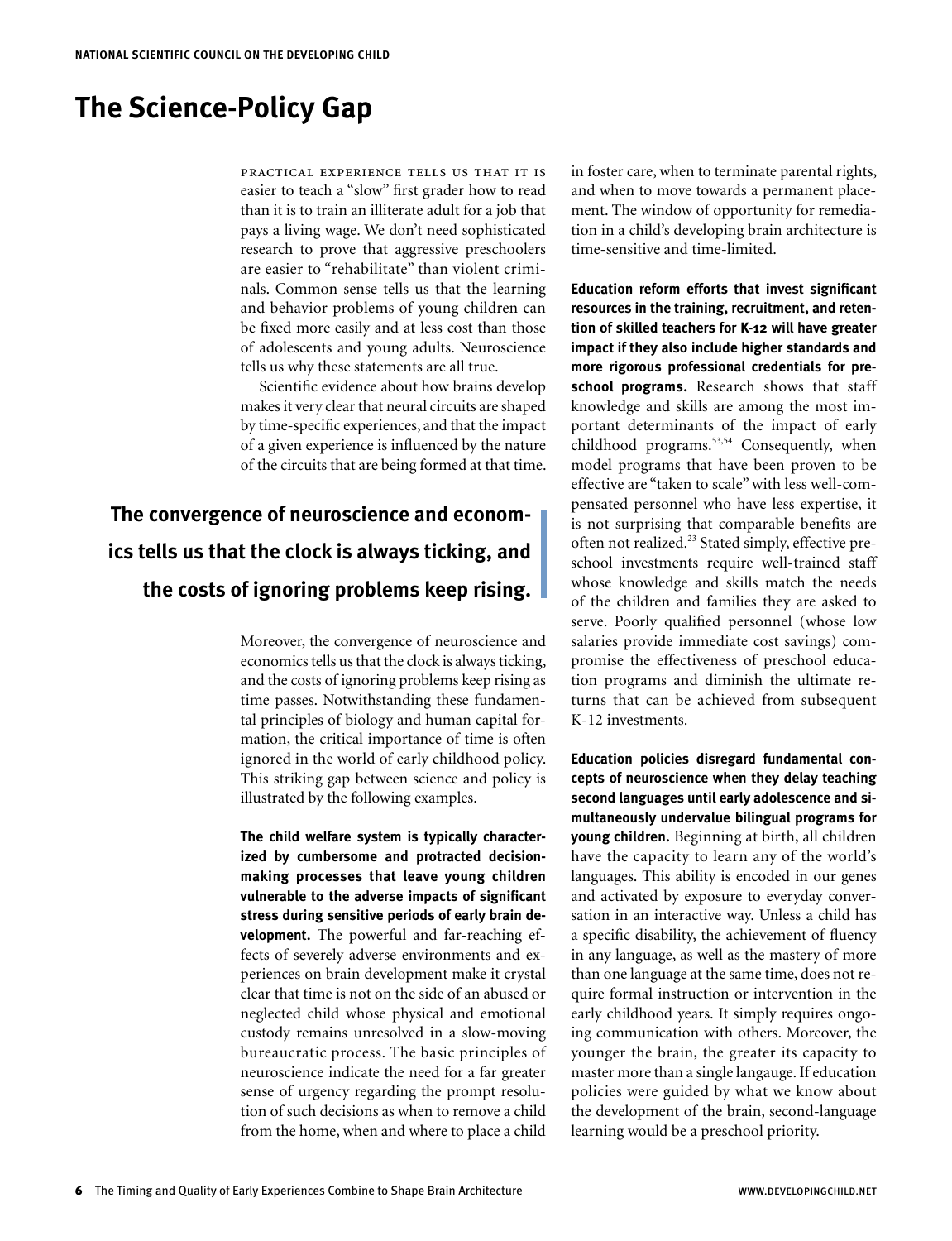# **Implications for Policy and Programs**

the science of early brain development is sufficiently mature to support a number of evidence-based implications for those who develop and implement policies that affect the health and well-being of young children. Central to this conclusion are the core concepts of sensitive periods and neuroplasticity, which convey three important messages. First, both brain development and behavior are shaped by experience over time. Second, both the architecture of the brain and established patterns of behavior are increasingly difficult to change as individuals get older. Third, it is more effective and more efficient to get things right the first time than to try to fix them later.

There is considerable evidence that public policies can have a significant impact on promoting the healthy development of young children, above and beyond the central importance of family influences. This is particularly compelling for children who experience significant adversity during the early childood years. The following four points are particularly worthy of thoughtful consideration.

**The basic principles of neuroscience and the econometrics of human capital development both suggest that early and effective intervention for the most vulnerable children will generate the greatest financial payback.** In recent years, a growing body of sophisticated economic analyses has contributed an important new dimension to the public debate about the value to society of investing in the care and education of young children who are at risk for later failure in school and in the workplace. Extensive data now indicate that policymakers can achieve greater return on investments in early education for children from families with low income and limited parent education than they can from investments in remedial programs for adults with limited workforce skills.<sup>13,55</sup> In short, although optimal financial benefits depend on continued investment throughout the middle childhood years, the greatest returns are realized when investments are made in the lives of vulnerable children well before they begin school.

**Increasing the availability of** *evidence-based***, two-generation programs that begin immediately**  **after birth (and preferably prenatally), can enhance the experiences of young children in families with limited education and low income.** The environment of relationships in which young children live literally shapes the architecture of their brains. Effective programs provide centerbased, growth-promoting experiences for the children, as well as help their parents create a home environment that provides the kind of positive social interactions, rich language exposure, and early literacy experiences that increase the probability that their child will enter school with the social, emotional, and cognitive skills needed to succeed. These supportive interventions can be made available through voluntary associations, community-based organizations, and employer-sponsored initiatives, as well as through government-funded services. Because not all such services are effective, it is essential that funds be invested in programs that have been shown to have measurable impacts.<sup>23</sup>

**Enrolling all children who meet the eligibility criteria for early intervention programs as early as possible would help infants and toddlers with developmental delays and disabilities build the foundational skills needed to realize their full potential.** When compensatory adjustments are facilitated as early as possible, they help build a

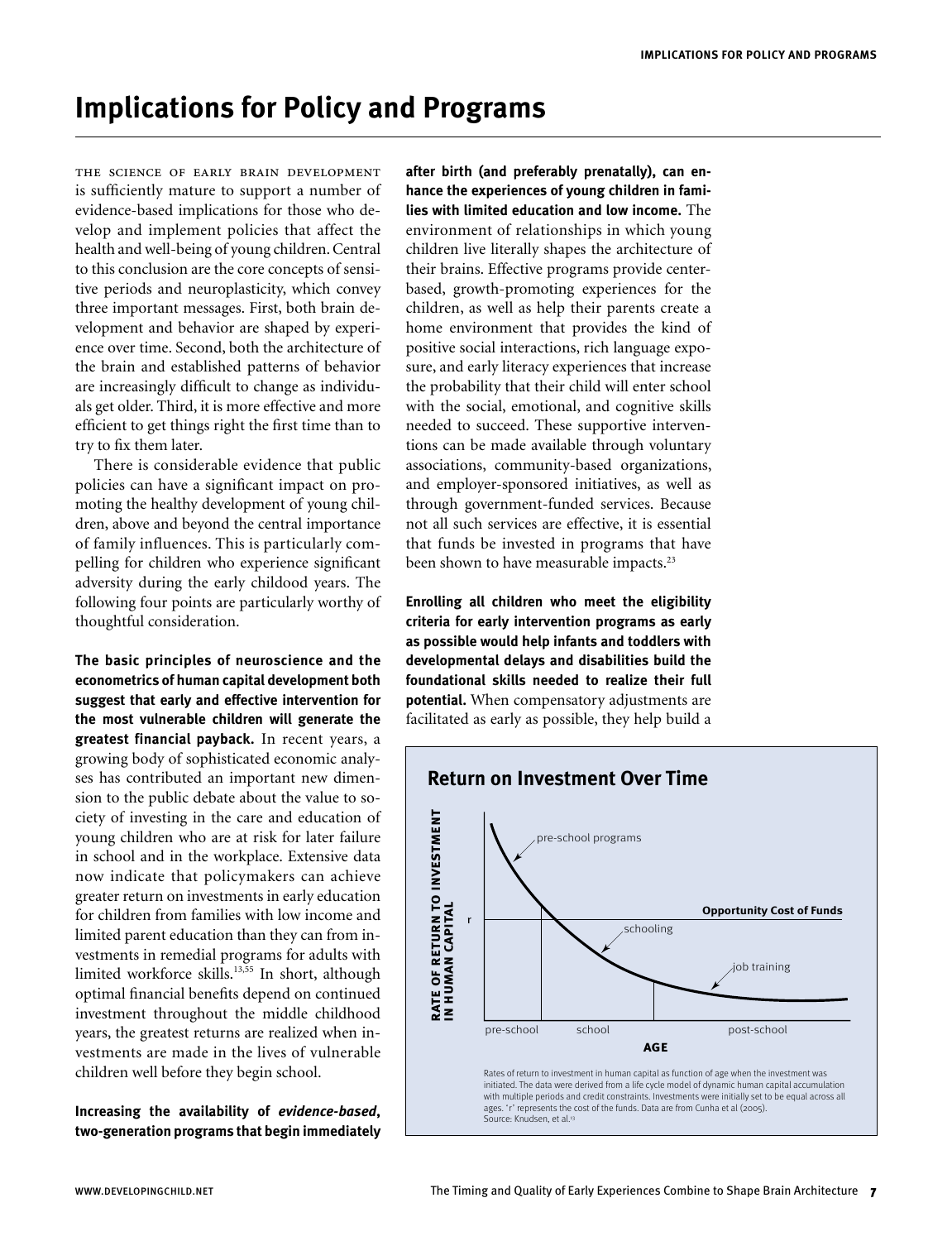sturdier foundation for the later achievement of higher-level skills. This underscores the urgent need to identify sensory impairments as soon after birth as possible, so that corrective devices (e.g., hearing aids and eyeglasses) as well as appropriate habilitative services can be provided during the time that basic neural circuits are being established. Outcomes for children with cognitive impairments are also improved significantly by the facilitation of early learning experiences that build a stronger foundation upon which increasingly higher-level brain circuits and more complex skills can be built over time.

**Providing developmental assessments and intervention services for young children experiencing significant adversity** *before* **they exhibit problems in their behavior or development will increase their chances for more positive life outcomes.** Strong and persistent activation of the body's stress response systems (i.e., increases in

heart rate, blood pressure, and stress hormones such as cortisol and cytokines) can result in the permanent disruption of brain circuits during the sensitive periods in which they are maturing. Common causes of such "toxic" stress include child abuse, serious neglect, and prolonged or repeated exposure to violence, which may be associated with deep poverty, parental substance abuse, or maternal mental illness, such as severe depression. The provision of both prevention and early intervention services for the large number of young children and families currently engaged in the nation's child welfare systems offers a compelling and promising place to start. Although this would require significant increases in short-term funding, effective programs for such highly vulnerable, young children are likely to generate a substantial return on investment through significant reductions in the later costs of special education, grade retention, welfare assistance, and incarceration.<sup>23</sup>

# **References**

- 1. Hensch, T.K. (2005). Critical period mechanisms in developing visual cortex. *Current Topics in Developmental Biology*, 69, 215-237.
- 2. Horn, G. (2004). Pathways of the past: the imprint of memory. *Nature Reviews Neuroscience*, 5, 108-120.
- 3. Friederici, A.D. (2006). The neural basis of language development and its impairment. *Neuron*, 52, 941-952.
- 4. Katz, L.C. & Shatz, C.J. (1996). Synaptic activity and the construction of cortical circuits. *Science*, 274, 1133-1138.
- 5. Singer, W. (1995). Development and plasticity of cortical processing architectures. *Science*, 270, 758-764.
- 6. Majdan, M. & Shatz, C.J. (2006). Effects of visual experience on activity-dependent gene regulation in cortex. *Nature Neuroscience*, 9, 650-659.
- 7. Grossman, A.W., Churchill, J.D., McKinney, B.C., Kodish, I.M, Otte, S.L., & Greenough, W.T. (2003). Experience effects on brain development: possible contributions to psychopathology. *Journal of Child Psychology and Psychiatry*, 44, 33-63.
- 8. Knudsen, E.I. (2004). Sensitive periods in the development of the brain and behavior. *Journal of Cognitive Neuroscience*, 16, 1412-1425.
- 9. Hess, E.H. (1973). *Imprinting: Early experience and the developmental psychobiology of attachment*. New York: Van Nostrand Reinhold Company.
- 10. Keuroghlian, A.S. & Knudsen, E.I. (2007). Adaptive auditory plasticity in developing and adult animals. *Progress in Neurobiology*, 82, 109-121.
- 11. Buonomano, D.V. & Merzenich, M.M. (1998). Cortical Plasticity: From Synapses to Maps. *Annual Review of Neuroscience*, 21, 149-186.
- 12. Karmarkar, U.R. & Dan, Y. (2006). Experience-dependent plasticity in adult visual cortex. *Neuron*, 52, 577-585.
- 13. Knudsen, E.I., Heckman, J.J., Cameron, J.L., & Shonkoff, J.P. (2006). Economic, neurobiological, and behavioral perspectives on building America's future workforce. *Proceedings of the National Academy of Sciences U S A, 103*, 10155-10162.
- 14. Tang, A.C., Akers, K.G., Reeb, B.C., Romeo, R.D., & McEwen, B.S. (2006). Programming social, cognitive, and neuroendocrine development by early exposure to novelty. *Proceedings of the National Academy of Sciences U S A, 103*, 15716-15721.
- 15. Weaver, I.C., Cervoni N., Champagne F.A., D'Alessio, A.C., Sharma, S., Seckl, J.R., et al. (2004). Epigenetic programming by maternal behavior. *Nature Neuroscience*, 7, 847-854.
- 16. Rice, D. & Barone, S., Jr. (2000). Critical periods of vulnerability for the developing nervous system: evidence from humans and animal models. *Environmental Health Perspectives*, 108(Suppl 3), 511-533.
- 17. Levitt, P. (2003). Structural and functional maturation of the developing primate brain. *Journal of Pediatrics*, 143, S35-45.
- 18. Center on the Developing Child at Harvard University. (2006). *Early exposure to toxic substances damages brain architecture*, Working Paper No. 4. http://www. developingchild.net/pubs/wp/Early\_Exposure\_Toxic\_ Substances\_Brain\_Architecture.pdf.
- 19. Sabatini, M.J., Ebert P., Lewis, D.A., Levitt, P., Cameron, J.L, Mirnics, K. (2007). Amygdala gene expression correlates of social behavior in monkeys experiencing maternal separation. *Journal of Neuroscience*, 27, 3295-3304.
- 20. Kuhl, P.K. (2004). Early language acquisition: cracking the speech code. *Nature Reviews Neuroscience*, 5, 831-843.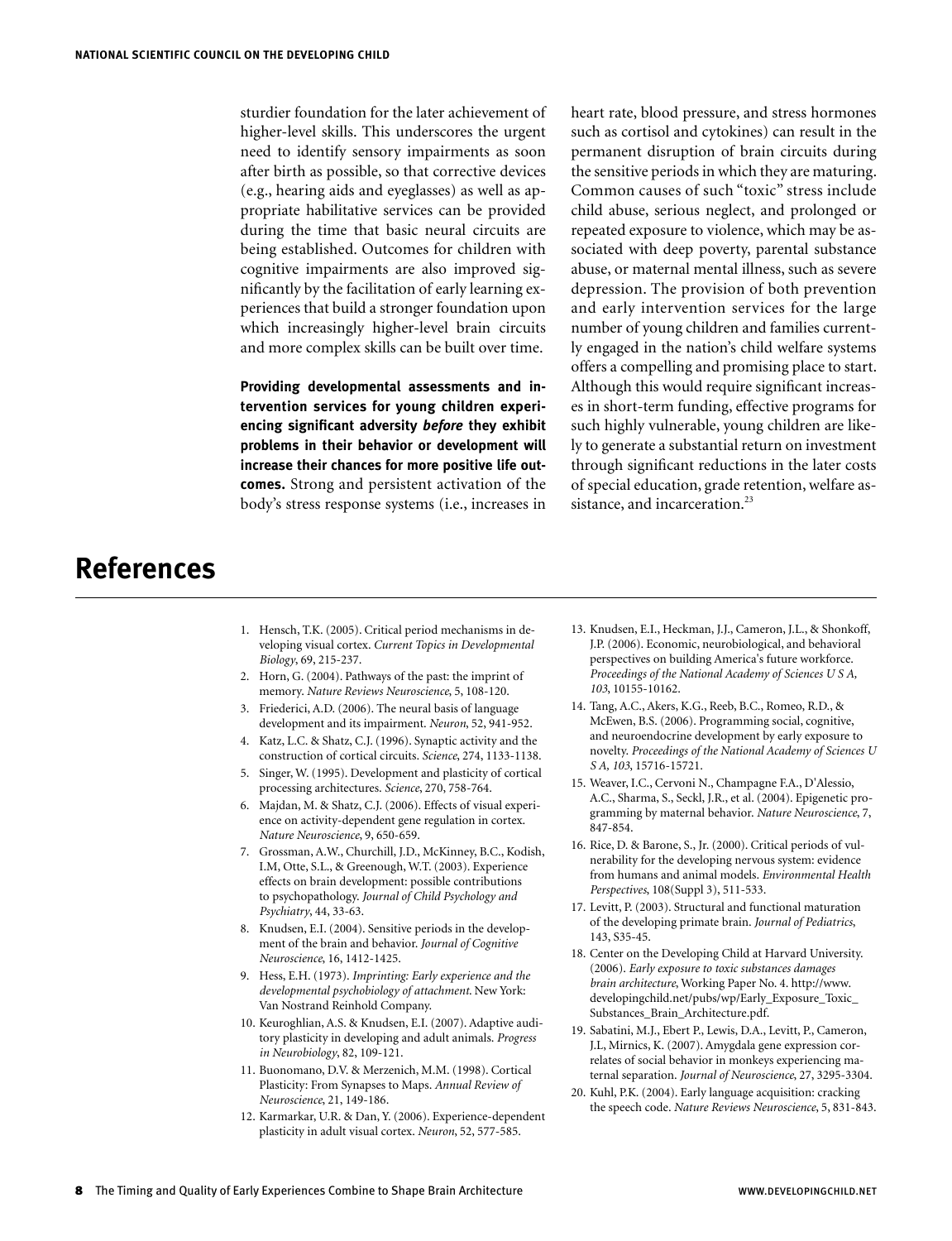- 21. Matsuzawa, T., Tomonaga, M., & Tanaka, M. (eds.). (2006). *Cognitive Development in Chimpanzees.*  Tokyo: Springer.
- 22. Center on the Developing Child at Harvard University. (2005). *Excessive stress disrupts the architecture of the developing brain*, Working Paper No. 3. http://www. developingchild.net/pubs/wp/Stress\_Disrupts\_ Architecture\_Developing\_Brain.pdf.
- 23. National Scientific Council on the Developing Child. (2007). *A science-based framework for early childhood policy: Using evidence to improve outcomes in learning, behavior and health for vulnerable children*. http://www.developingchild.net/pubs/persp/pdf/Policy\_ Framework.pdf.
- 24. Gogtay, N., Giedd, J.N., Lusk, L., Hayashi, K.M., Greenstein, D., Vaituzis, A.C., et al. (2004). Dynamic mapping of human cortical development during childhood through early adulthood. *Proceedings of the National Academy of Sciences U S A*, 101, 8174-8179.
- 25. Yurgelun-Todd, D. (2007). Emotional and cognitive changes during adolescence. *Current Opinion in Neurobiology*, 17, 251-257.
- 26. Pascalis, O., de Haan, M., & Nelson, C.A. (2002). Is face processing species-specific during the first year of life? *Science*, 296, 1321-1323.
- 27. Burkhalter, A., Bernardo, K.L., & Charles, V. (1993). Development of local circuits in human visual cortex. *Journal of Neuroscience*, 13, 1916-1931.
- 28. Scherf, K.S., Behrmann, M., Humphreys, K., & Luna, B. (2007).Visual category-selectivity for faces, places and objects emerges along different developmental trajectories. *Developmental Science*, 10, F15-30.
- 29. Golarai, G., Ghahremani, D.G, Whitfield-Gabrieli, S., Reiss, A., Eberhardt, J.L., Gabrieli, J.D, et al. (2007). Differential development of high-level visual cortex correlates with category-specific recognition memory. *Nature Neuroscience,* 10, 512-522.
- 30. Pascalis, O., Scott, L.S., Kelly, D.J., Shannon, R.W., Nicholson, E, Coleman, M., et al. (2005). Plasticity of face processing in infancy. *Proceedings of the National Academy of Sciences U S A*, 102, 5297-5300.
- 31. Thompson, R.A. (2001). Development in the first years of life. *The future of children*, 11, 20-33.
- 32. Weaver, I.C., Champagne, F.A., Brown, S.E., Dymov, S., Sharma, S., Meany, M.J., et al. (2005). Reversal of maternal programming of stress responses in adult offspring through methyl supplementation: altering epigenetic marking later in life. *Journal of Neuroscience, 25*, 11045-11054.
- 33. DeBello, W.M., Feldman, D.E., & Knudsen, E.I. (2001). Adaptive axonal remodeling in the midbrain auditory space map. *Journal of Neuroscience, 21*, 3161-3174.
- 34. Hubel, D.H. & Wiesel, T.N. (1977). Ferrier Lecture: Functional architecture of macaque monkey visual cortex. *Proceedings of the National Academy of Sciences*, 198, 1-59.
- 35. Newport, E.L., Bavelier, D., & Neville, H.J. (2001). Critical thinking about critical periods: Perspectives on a critical period for language acquisition. In E. Doupoux (Ed.), *Language, brain and cognitive development: Essays in honor of Jacques Mehler* (pp 481-502). Cambridge, MA: MIT Press.
- 36. Feldman, D.E. (2000). Inhibition and plasticity. *Nature Neuroscience*, 3, 303-304.
- 37. Zheng, W. & Knudsen, E.I. (2001). GABAergic inhibition antagonizes adaptive adjustment of the owl's auditory space map during the initial phase of plasticity. *Journal of Neuroscience*, 21, 4356-4365.
- 38. Daw, N.W. (1997). Critical periods and strabismus: what questions remain? *Optometry and Vision Science*, 74, 690-694.
- 39. Jones, E.G. (2000). Cortical and subcortical contributions to activity-dependent plasticity in primate somatosensory cortex. *Annual Review of Neuroscience*, 23, 1-37.
- 40. Doupe, A.J. & Kuhl, P.K. (1999). Birdsong and Human Speech: Common Themes and Mechanisms. *Annual Review of Neuroscience*. 22, 567-631.
- 41. Black, J.E. & Greenough, W.T. (1986). Induction of pattern in neural structure by experience: Implications for cognitive development. In M.E. Lamb, A.L. Brown, & B. Rogoff (Eds.), *Advances in developmental psychology*, Volume 4 (pp 1-50). Hillsdale, NJ:.Lawrence Erlbaum Associates.
- 42. DeBello, W.M. & Knudsen, E.I. (2004). Multiple sites of adaptive plasticity in the owl's auditory localization pathway. *Journal of Neuroscience*, 24, 6853-6861.
- 43. Nelson, C.A., de Haan, M., & Thomas, K.M. (2006). Neural bases of cognitive development. In W. Damon, R. Lerner, D. Kuhn, & R. Siegler (Eds.), *Handbook of Child Psychology*, Volume 2. New Jersey: John Wiley & Sons, Inc..
- 44. Antonini, A. & Stryker, M.P. (1993). Rapid remodeling of axonal arbors in the visual cortex. *Science*, 260, 1819-1821.
- 45. Nelson, C.A. (2007). A neurobiological perspective on early human deprivation. *Child Development Perspectives*, 1, 13-18.
- 46. Linkenhoker, B.A., von der Ohe, C.G., & Knudsen, E.I. (2005). Anatomical traces of juvenile learning in the auditory system of adult barn owls. *Nature Neuroscience*, 8, 93-98.
- 47. Antonini, A., Fagiolini, M., & Stryker, M.P. (1999). Anatomical correlates of functional plasticity in mouse visual cortex. *Journal of Neuroscience*, 19, 4388-4406.
- 48. Bergan, J.F., Ro, P., Ro, D., & Knudsen, E.I. (2005). Hunting increases adaptive auditory map plasticity in adult barn owls. *Journal of Neuroscience*, 25, 9816-9820.
- 49. Polley, D.B., Steinberg, E.E., & Merzenich, M.M. (2006). Perceptual learning directs auditory cortical map reorganization through top-down influences. *Journal of Neuroscience*, 26, 4970-4982.
- 50. Jones, S.M. & Zigler, E. (2002). The Mozart effect: Not learning from history. *Applied Developmental Psychology*, 23, 355-372.
- 51. Zimmerman, F.J., Christakis, D.A., & Meltzoff, A.N. (2007). Television and DVD/video viewing in children younger than 2 years. *Archives of Pediatrics & Adolescent Medicine*, 161, 473-479.
- 52. Zimmerman, F.J., Christakis, D.A., & Meltzoff, A.N. (2007). Associations between media viewing and language development in children under age 2 years. *Journal of Pediatrics*, 151, 364-368.
- 53. Gormley, W.T., Jr., Gayer, T., Phillips, D., & Dawson, B. (2005). The effects of universal pre-K on cognitive development. *Developmental Psychology*, 41, 872-884.
- 54. Early, D.M., Maxwell, K.L., Burchinal, M., Alva, S., Bender, R.H., Bryant, D., et al. (2007). Teachers' education, classroom quality, and young children's academic skills: results from seven studies of preschool programs. *Child Development*, 78, 558-580.
- 55. Cunha, F., Heckman, J., Lochner, L., & Masterov, D. (2005). *Interpreting the evidence on life skill formation*, Working Paper #10091. Cambridge, MA: National Bureau of Economic Research.